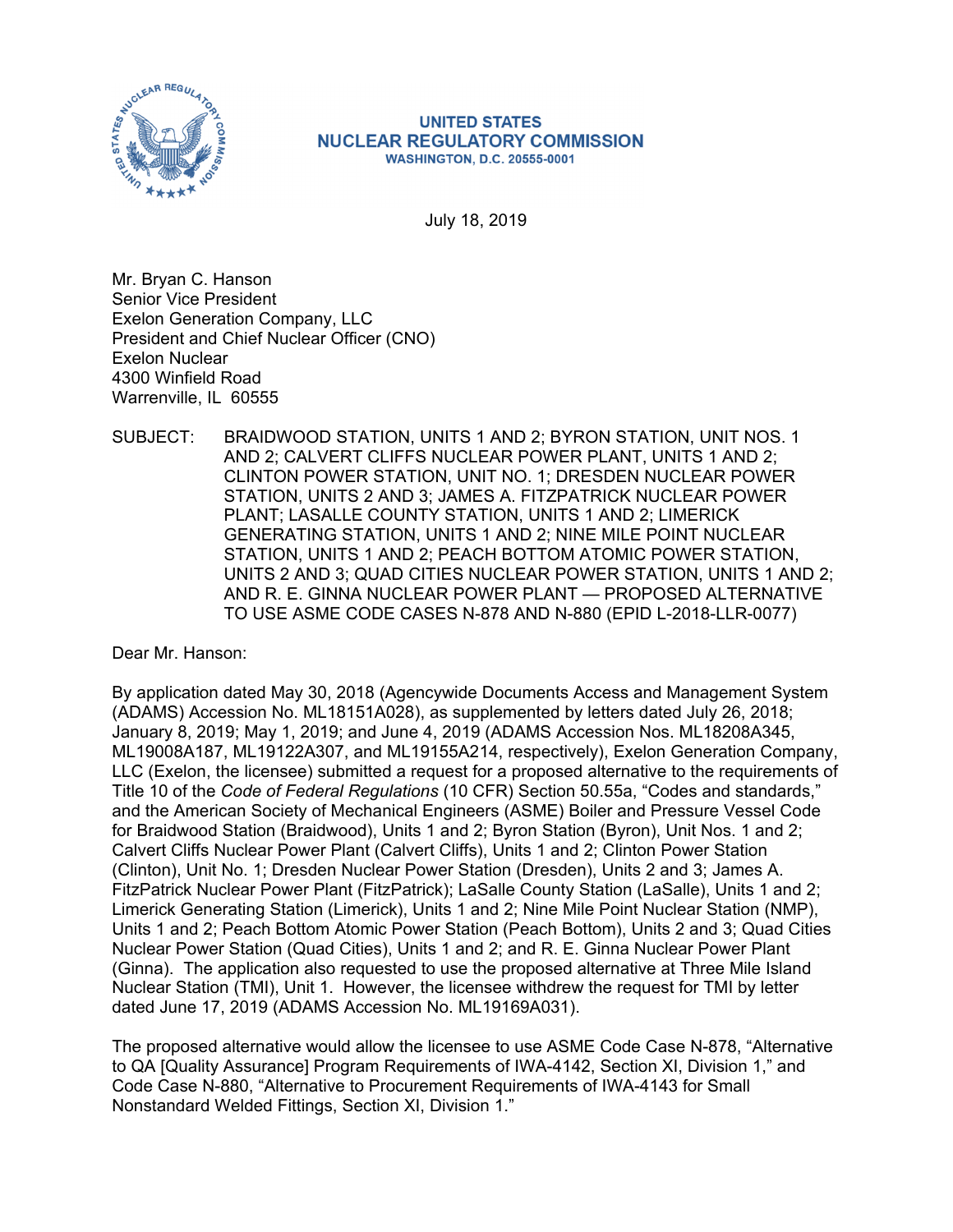The U.S. Nuclear Regulatory Commission (NRC) staff has reviewed the subject request and concludes, as set forth in the enclosed safety evaluation, that the licensee has adequately addressed the regulatory requirements set forth in 10 CFR  $50.55a(z)(1)$ . Therefore, the NRC staff authorizes the licensee to use the proposed alternative described in its application, as supplemented, at Braidwood, Byron, Calvert Cliffs, Clinton, Dresden, FitzPatrick, LaSalle, Limerick, NMP, Peach Bottom, Quad Cities, and Ginna. This authorization is for the remainder of the current 10-year inservice inspection (ISI) intervals at Braidwood Units 1 and 2, Byron Unit Nos. 1 and 2, Calvert Cliffs Units 1 and 2, Clinton, Dresden Units 2 and 3, FitzPatrick, LaSalle Units 1 and 2, Limerick Units 1 and 2, NMP Unit 2, Peach Bottom Units 2 and 3, Quad Cities Units 1 and 2, and Ginna, as specified in the licensee's June 4, 2019, letter. In addition, this authorization is for the duration of the fourth 10-year ISI interval at Clinton, the fifth 10-year ISI interval at NMP Unit 1, and the sixth 10-year ISI interval at Ginna, as specified in the licensee's June 4, 2019, letter.

All other ASME Code requirements for which relief was not been specifically requested and approved remain applicable, including third-party review by the Authorized Nuclear Inservice Inspector.

If you have any questions, please contact Blake Purnell at 301-415-1380 or via e-mail at Blake.Purnell@nrc.gov.

Sincerely,

### */RA Robert F. Kuntz for/*

Lisa M. Regner, Acting Branch Chief Plant Licensing Branch III Division of Operating Reactor Licensing Office of Nuclear Reactor Regulation

Docket Nos. STN 50-456, STN 50-457, STN 50-454, STN 50-455, 50-317, 50-318, 50-461, 50-237, 50-249, 50-333 50-373, 50-374, 50-352, 50-353, 50-220, 50-410, 50-277, 50-278, 50-254, 50-265, 50-244, and 50-289

Enclosure: Safety Evaluation

cc: Listserv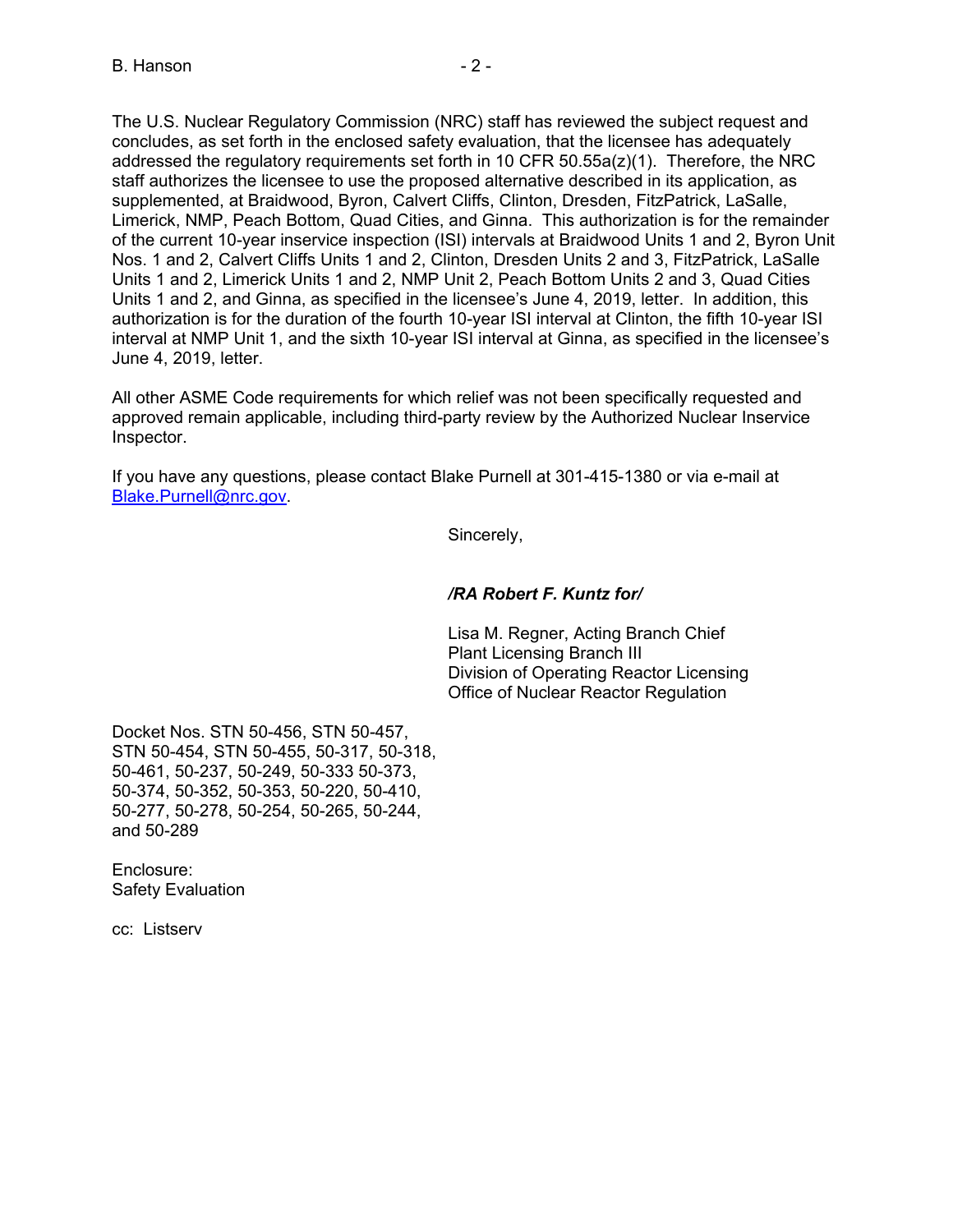

#### **UNITED STATES NUCLEAR REGULATORY COMMISSION WASHINGTON, D.C. 20555-0001**

# SAFETY EVALUATION BY THE OFFICE OF NUCLEAR REACTOR REGULATION

### PROPOSED ALTERNATIVE TO USE ASME CODE CASES N-878 AND N-880

# BRAIDWOOD STATION, UNITS 1 AND 2;

# BYRON STATION, UNIT NOS. 1 AND 2;

# CALVERT CLIFFS NUCLEAR POWER PLANT, UNITS 1 AND 2;

# CLINTON POWER STATION, UNIT NO. 1;

# DRESDEN NUCLEAR POWER STATION, UNITS 2 AND 3;

JAMES A. FITZPATRICK NUCLEAR POWER PLANT;

LASALLE COUNTY STATION, UNITS 1 AND 2;

LIMERICK GENERATING STATION, UNITS 1 AND 2;

NINE MILE POINT NUCLEAR STATION, UNITS 1 AND 2;

PEACH BOTTOM ATOMIC POWER STATION, UNITS 2 AND 3;

# QUAD CITIES NUCLEAR POWER STATION, UNITS 1 AND 2; AND

# R.E. GINNA NUCLEAR POWER PLANT.

# EXELON GENERATION COMPANY, LLC

DOCKET NOS. STN 50-456, STN 50-457, STN 50-454, STN 50-455, 50-317, 50-318,

50-461, 50-237, 50-249, 50-333, 50-373, 50-374, 50-352, 50-353, 50-220, 50-410,

# 50-277, 50-278, 50-254, 50-265, AND 50-244

### 1.0 INTRODUCTION

By application dated May 30, 2018 (Agencywide Documents Access and Management System (ADAMS) Accession No. ML18151A028), as supplemented by letters dated July 26, 2018; January 8, 2019; May 1, 2019; and June 4, 2019 (ADAMS Accession Nos. ML18208A345, ML19008A187, ML19122A307, and ML19155A214, respectively), Exelon Generation Company, LLC (Exelon, the licensee) submitted a request for a proposed alternative to the requirements of Title 10 of the *Code of Federal Regulations* (10 CFR) Section 50.55a, "Codes and standards,"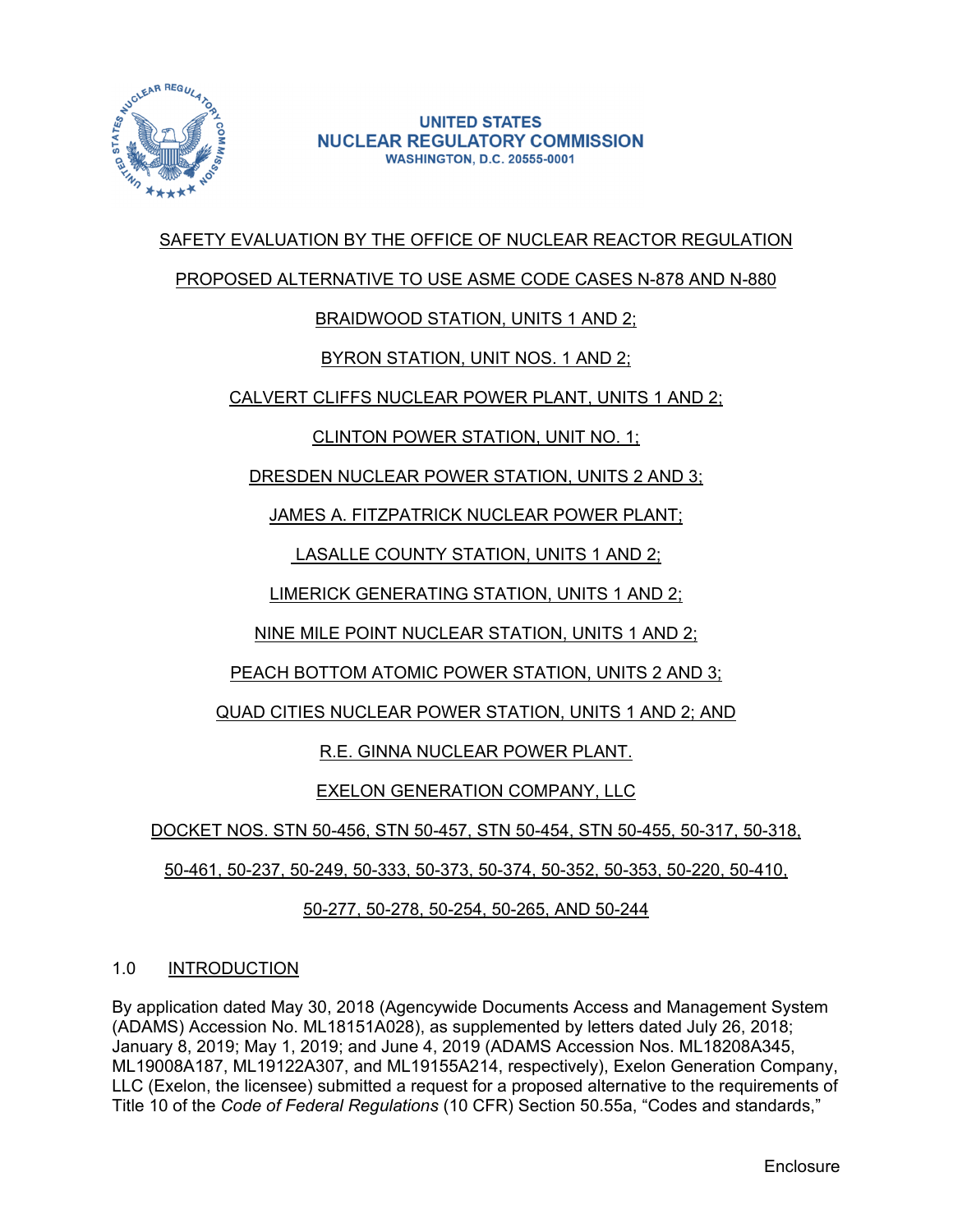and the American Society of Mechanical Engineers (ASME) Boiler and Pressure Vessel (BPV) Code for Braidwood Station (Braidwood), Units 1 and 2; Byron Station (Byron), Unit Nos. 1 and 2; Calvert Cliffs Nuclear Power Plant (Calvert Cliffs), Units 1 and 2; Clinton Power Station (Clinton), Unit No. 1; Dresden Nuclear Power Station (Dresden), Units 2 and 3; James A. FitzPatrick Nuclear Power Plant (FitzPatrick); LaSalle County Station (LaSalle), Units 1 and 2; Limerick Generating Station (Limerick), Units 1 and 2; Nine Mile Point Nuclear Station (NMP), Units 1 and 2; Peach Bottom Atomic Power Station (Peach Bottom), Units 2 and 3; Quad Cities Nuclear Power Station (Quad Cities), Units 1 and 2; and R. E. Ginna Nuclear Power Plant (Ginna) (the facilities).

The application also requested to use the proposed alternative at Three Mile Island Nuclear Station (TMI), Unit 1. However, the licensee withdrew the request for TMI by letter dated June 17, 2019 (ADAMS Accession No. ML19169A031). Therefore, this safety evaluation (SE) is not applicable to TMI.

The proposed alternative would allow the licensee to use ASME Code Case N-878, "Alternative to QA [Quality Assurance] Program Requirements of IWA-4142, Section XI, Division 1," and Code Case N-880, "Alternative to Procurement Requirements of IWA-4143 for Small Nonstandard Welded Fittings, Section XI, Division 1." This alternative would allow the licensee to procure material from a supplier that does not possess ASME accreditation as a quality system certificate holder or a national pipe taper (NPT) certificate holder. As discussed in its July 26, 2018, letter, the licensee requested to use the alternative on the basis that it will provide an acceptable level of quality and safety pursuant to 10 CFR 50.55a(z)(1).

### 2.0 REGULATORY EVALUATION

The regulations in 10 CFR 50.55a(g)(4) state, in part, that ASME Code Class 1, 2, and 3 components (including supports) must meet the requirements, except the design and access provisions and the preservice examination requirements, set forth in Section XI of the applicable editions and addenda of the ASME BPV Code to the extent practical within the limitations of design, geometry, and materials of construction of the components.

Paragraph 10 CFR 50.55a(g)(4)(ii) requires, in part, that inservice examination of components and system pressure tests conducted during successive 10-year inservice inspection (ISI) intervals (i.e., after the initial 10-year interval) must comply with the latest edition and addenda of the ASME BPV Code (or the optional ASME Code Cases) incorporated by reference in 10 CFR 50.55a(a) 12 months before the start of the 10-year interval subject to the conditions listed in 10 CFR 50.55a(b).

The regulations in 10 CFR 50.55a(z) state, in part, that alternatives to the requirements in paragraphs (b) through (h) of 10 CFR 50.55a may be authorized by the U.S. Nuclear Regulatory Commission (NRC) if the licensee demonstrates that: (1) the proposed alternative provides an acceptable level of quality and safety, or (2) compliance with the specified requirements would result in hardship or unusual difficulty without a compensating increase in the level of quality and safety.

Appendix B, "Quality Assurance Criteria for Nuclear Power Plants and Fuel Reprocessing Plants," to 10 CFR Part 50 establishes QA requirements for the design, fabrication, construction, and testing of structures, systems, and components (SSCs). The pertinent requirements of Appendix B apply to all activities affecting the safety-related functions of those SSCs and include designing, purchasing, fabricating, handling, shipping, storing, cleaning,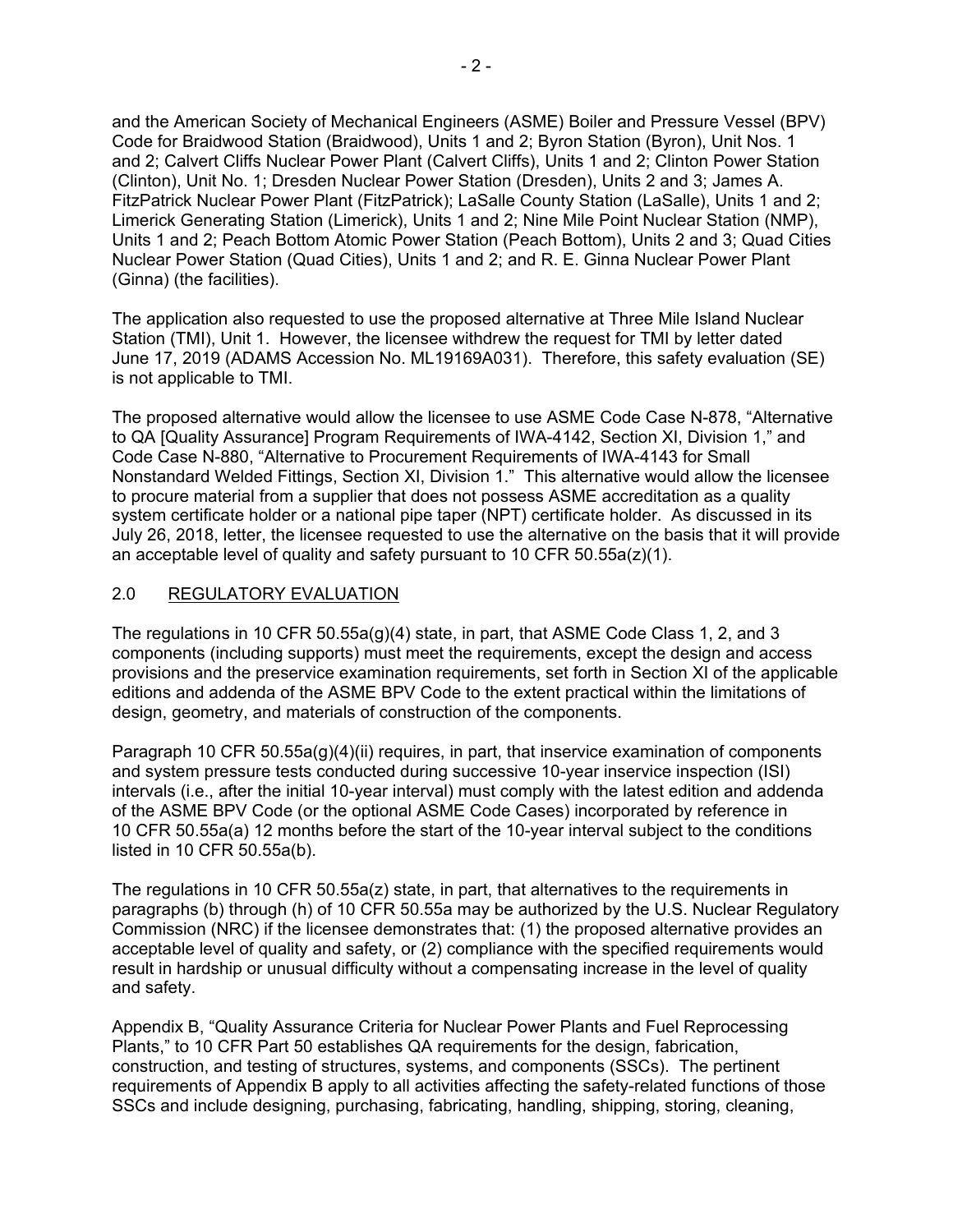erecting, installing, inspecting, testing, operating, maintaining, repairing, refueling, and modifying SSCs.

- 3.0 TECHNICAL EVALUATION
- 3.1 Licensee's Relief Request
- 3.1.1 ASME Code Components Affected

The licensee stated in its July 26, 2018, letter that all ASME Code Class 1, 2, and 3 stainlesssteel piping systems are affected by this alternative request. The Code Cases are limited to fittings which are nominal pipe size (NPS) 2 or smaller.

#### 3.1.2 Applicable Code Edition and Addenda

The licensee identified the applicable ASME BPV Code editions and addenda for each plant in its June 4, 2019, letter as shown in the table below. In addition, the table shows the associated 10-year ISI interval, including the start and end dates, for each plant.

| <b>PLANT</b>               | <b>ISI</b><br><b>INTERVAL</b> | <b>ASME BPV CODE</b><br><b>EDITION</b> | <b>START</b> | <b>END</b> |
|----------------------------|-------------------------------|----------------------------------------|--------------|------------|
| <b>Braidwood Unit 1</b>    | 4th                           | 2013 Edition                           | 8/29/2018    | 7/28/2028  |
| <b>Braidwood Unit 2</b>    | 4th                           | 2013 Edition                           | 10/17/2018   | 10/16/2028 |
| Byron Units 1 and 2        | 4th                           | 2007 Edition, through<br>2008 Addenda  | 7/16/2016    | 7/15/2025  |
| <b>Calvert Cliffs</b>      | 4th                           | 2013 Edition                           | 7/1/2019     | 6/30/2029  |
| Clinton                    | 3rd                           | 2004 Edition                           | 7/1/2010     | 6/30/2020  |
|                            | 4th                           | 2013 Edition                           | 7/1/2020     | 6/30/2030  |
| Dresden Units 2 and 3      | 5th                           | 2007 Edition, through<br>2008 Addenda  | 1/20/2013    | 1/19/2023  |
| <b>FitzPatrick</b>         | 5th                           | 2007 Edition, through<br>2008 Addenda  | 8/1/2017     | 6/15/2027  |
| LaSalle Units 1 and 2      | 4th                           | 2007 Edition, through<br>2008 Addenda  | 10/1/2017    | 9/30/2027  |
| Limerick Units 1 and 2     | 4th                           | 2007 Edition, through<br>2008 Addenda  | 2/1/2017     | 1/31/2027  |
| NMP Unit 1                 | 5th                           | 2013 Edition                           | 8/23/2019    | 8/22/2029  |
| NMP Unit 2                 | 4th                           | 2013 Edition                           | 10/6/2018    | 8/22/2028  |
| Peach Bottom Units 2 and 3 | 5th                           | 2013 Edition                           | 1/1/2019     | 12/31/2028 |
| Quad Cities Units 1 and 2  | 5th                           | 2007 Edition, through<br>2008 Addenda  | 4/2/2013     | 4/1/2023   |
| Ginna                      | 5th                           | 2004 Edition                           | 1/1/2010     | 12/31/2019 |
|                            | 6th                           | 2013 Edition                           | 1/1/2020     | 12/31/2029 |

Paragraphs IWA-4142, "Repair/Replacement Organization's Quality Assurance Program," and IWA-4143, "Stamping," of Section XI of the ASME BPV Code address the QA program requirements for the owners with respect to repair and replacement activities. The licensee requested to use Code Cases N-878 and N-880 at its facilities as an alternative to these requirements. These code cases are approved by ASME but have not been approved by the NRC staff for generic use by licensees.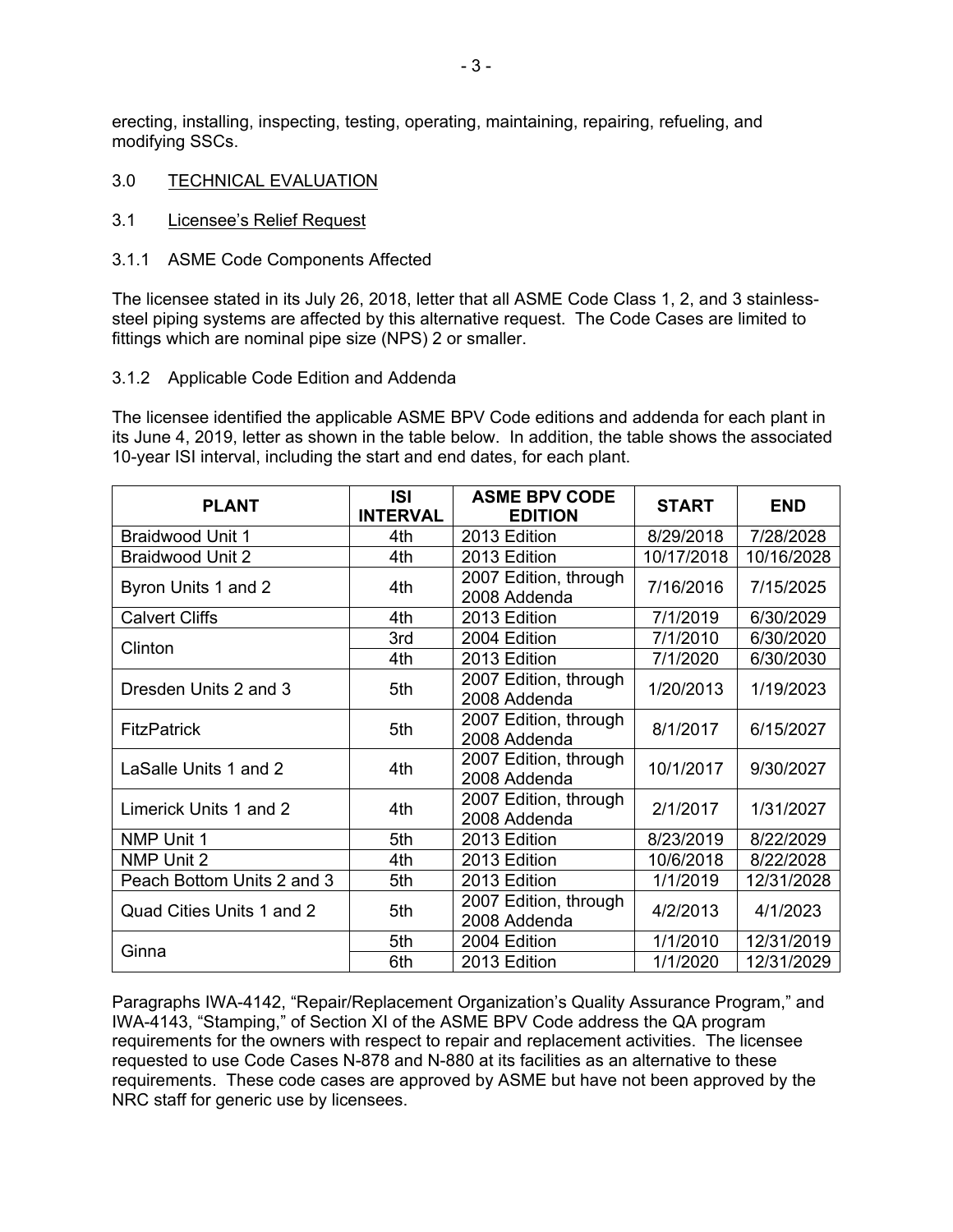#### 3.1.4 Licensee's Proposed Alternative and Basis for Use

The licensee requested to use ASME Code Cases N-878 and N-880 as an alternative to QA requirements of subparagraphs IWA-4142.1(b)(4) and (5) and paragraph IWA-4143 of Section XI of the ASME BPV Code. The licensee's request was made in accordance with 10 CFR 50.55a(z)(1), which requires that the proposed alternative provide an acceptable level of quality and safety. Subparagraph IWA-4142.1(b)(4) states, in part, that "[w]hen accepting small products, the Owner shall perform the activities required of the Certificate Holder by NB/NC/ND/NE/NF-2610(b)." Subparagraph IWA-4142.1(b)(4) states that "[w]hen utilizing unqualified source material, the Owner shall perform the activities required of the Certificate Holder by NCA-3855.5(b)."

Code Case N-878 provides an alternative to the requirements of paragraph IWA-4142 for procurement of nonwelded fittings to be used in repair and replacement activities. Code Case N-878 states, in part:

It is the opinion of the Committee that, as an alternative to the requirements imposed on the Owner by IWA-4142.1(b)(4) or (5), for proprietary fittings, the activities required of the Owner by IWA-4142.1(b)(4) or (5) may be subcontracted by the Owner to a Repair/Replacement Organization whose Repair/Replacement Program has been approved by the Owner. As an alternative to IWA-4142.1(b)(5), the Repair/Replacement Organization may perform the testing and certification of unqualified source material in accordance with NCA-3855.5. As an alternative to IWA-4142.1(b)(4), the Repair/Replacement Organization may include in its Repair/Replacement Program measures to provide assurance that proprietary pipe fittings [nominal pipe size] NPS 2 (DN 50) and smaller are furnished in accordance with the material specification and the applicable requirements of Section III and the Owner's Requirements.

Code Case N-880 provides alternative requirements of subparagraphs IWA-4142.1(b)(4) or (5) and paragraph IWA-4143 for procurement of small, nonstandard, welded fittings without an ASME Code stamp when Section III "Rules for Construction of Nuclear Facility Components," of the ASME BPV Code is applicable to the repair and replacement activities. Section III is applicable when it was used as the original construction code for SSCs.

The licensee requested the proposed alternative so it can use nonstandard, proprietary, welded or non-welded pipe fittings in applications requiring compliance with Section III of the ASME BPV Code without having to comply with the administrative requirements imposed by paragraphs IWA-4142 and IWA-4143 and Article IWA-4200 of Section XI of the ASME BPV Code. In its July 26, 2018, letter, the licensee stated:

Nonstandard, proprietary welded or nonwelded pipe fittings can be proven, by testing, to comply with Section Ill design requirements. Exelon has a supplier of such fittings that does not possess ASME accreditation as a Quality System Certificate Holder or an NPT Certificate Holder. Exelon cannot find any supplier of equivalent products that possesses the accreditation required by ASME Section Ill. However, these products can be verified as having an acceptable level of safety by complying with the provisions specified in ASME Cases N-878 and N-880.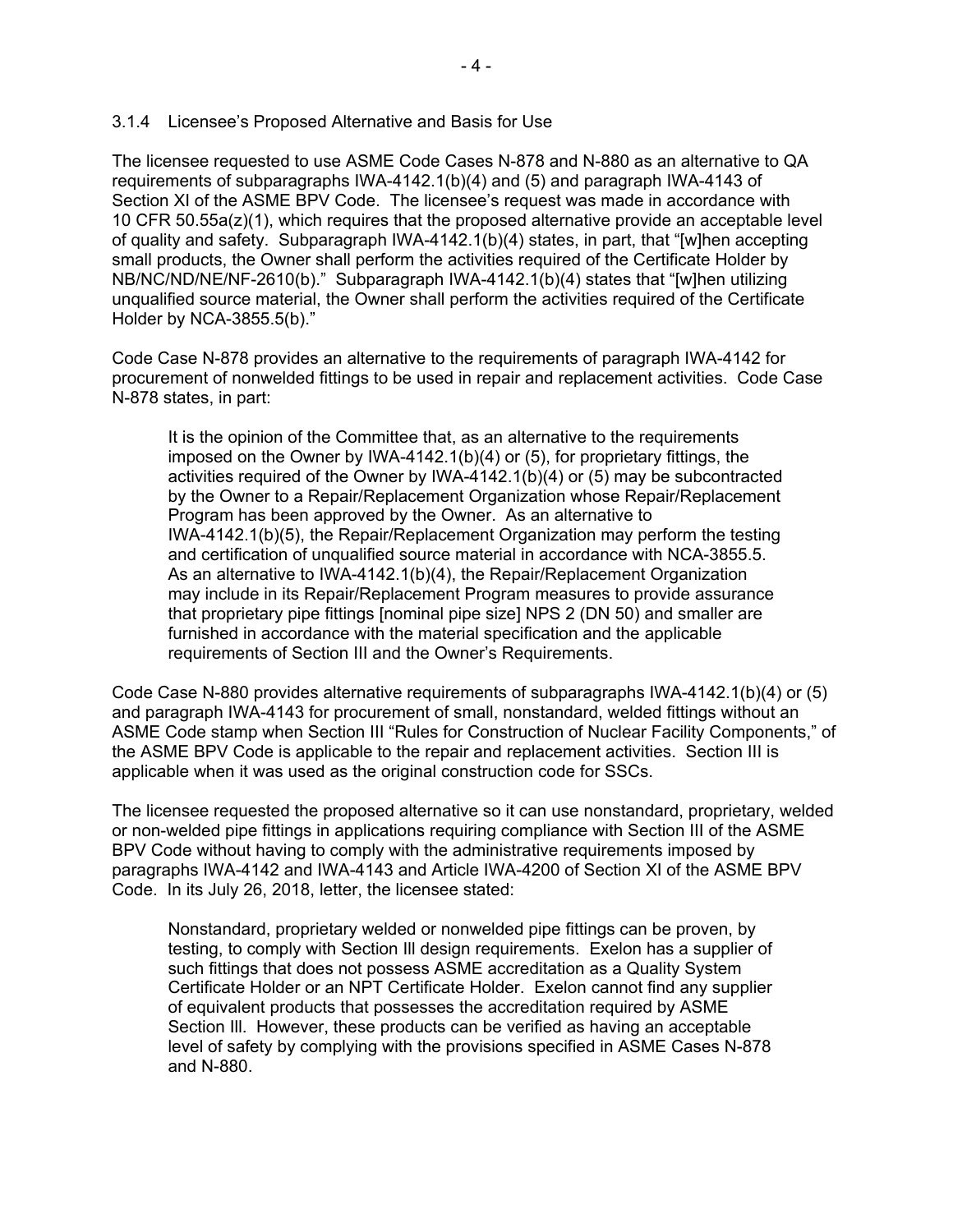Section XI of the ASME BPV Code requires pipe fittings to be designed in accordance with the original construction code, which, for these applications, is Section Ill of the ASME BPV Code. The licensee stated that these pipe fittings are typically designed in accordance with subparagraph NB-3671.7, "Sleeve Coupled and Other Patented Joints," using prototype testing. Alternatively, subparagraphs NC/ND-3671.7 may be used for Class 2 or 3 pipe fittings, as applicable.

The licensee's July 26, 2018, letter, states, in part:

Reconciliation and use of editions and addenda of ASME Section Ill will be in accordance with ASME Section XI, IWA-4220, and only editions and addenda of ASME Section Ill that have been accepted by 10 CFR 50.55a may be used. The Code of Record for the specific 10-year ISI interval at each nuclear unit … will be used when applying the various IWA paragraphs of Section XI, unless specific regulatory relief to use other editions or addenda is approved.

#### 3.2 NRC Staff's Evaluation

#### 3.2.1 Quality Assurance Evaluation

The licensee requested to use ASME Code Cases N-878 and N-880 as an alternative to certain QA requirements in paragraphs IWA-4142 and IWA-4143 of Section XI of the ASME BPV Code. Subparagraph IWA-4142(a)(2) of Section XI of the ASME BPV Code states:

When the Repair/Replacement Organization is other than the Owner, the Repair/Replacement Organization's Quality Assurance Program shall be documented and shall comply with the applicable quality assurance program criteria of 10CFR50 Appendix B supplemented as necessary to be consistent with the Owner's Quality Assurance Program; NQA-1, Parts II and III, Basic Requirements and Supplements; or NCA-4000. The Owner shall ensure that the Repair/Replacement Organization's Quality Assurance Program meets the requirements of this Article for the activities to be performed. The program shall be reviewed and accepted by the Owner.

The licensee's July 26, 2018, letter states that Exelon will control the approval of the repair/ replacement organization applying the provisions of the Code Cases N-878 and N-880, and it will ensure that requirements of Appendix B to 10 CFR Part 50 are met for the supply of welded and non-welded proprietary fittings. The additional verification required Code Case N-880 will be performed to ensure the quality of fitting-to-fitting welds because these welds will be made by a non-ASME-accredited fabricator. The licensee will ensure that the materials, design, fabrication, installation, and testing of these fittings complies fully with the ASME BPV Code, Section III, as required by ASME BPV Code, Section XI.

The licensee's January 8, 2019, letter states that either Exelon or third-party organization will test and certify unqualified source materials in accordance with subparagraph NCA-3855.5 of ASME BPV Code, Section III. If a third party is used, Exelon will ensure that "the third party organization is a 10 CFR 50, Appendix B Quality Assurance Program holder as audited and approved by Exelon." The licensee will share responsibility for the quality documentation review upon receipt of the finished product to ensure compliance with the requirements of NCA-3855.5. An authorized nuclear inservice inspector (ANII) will be provided the opportunity to perform oversight of these activities.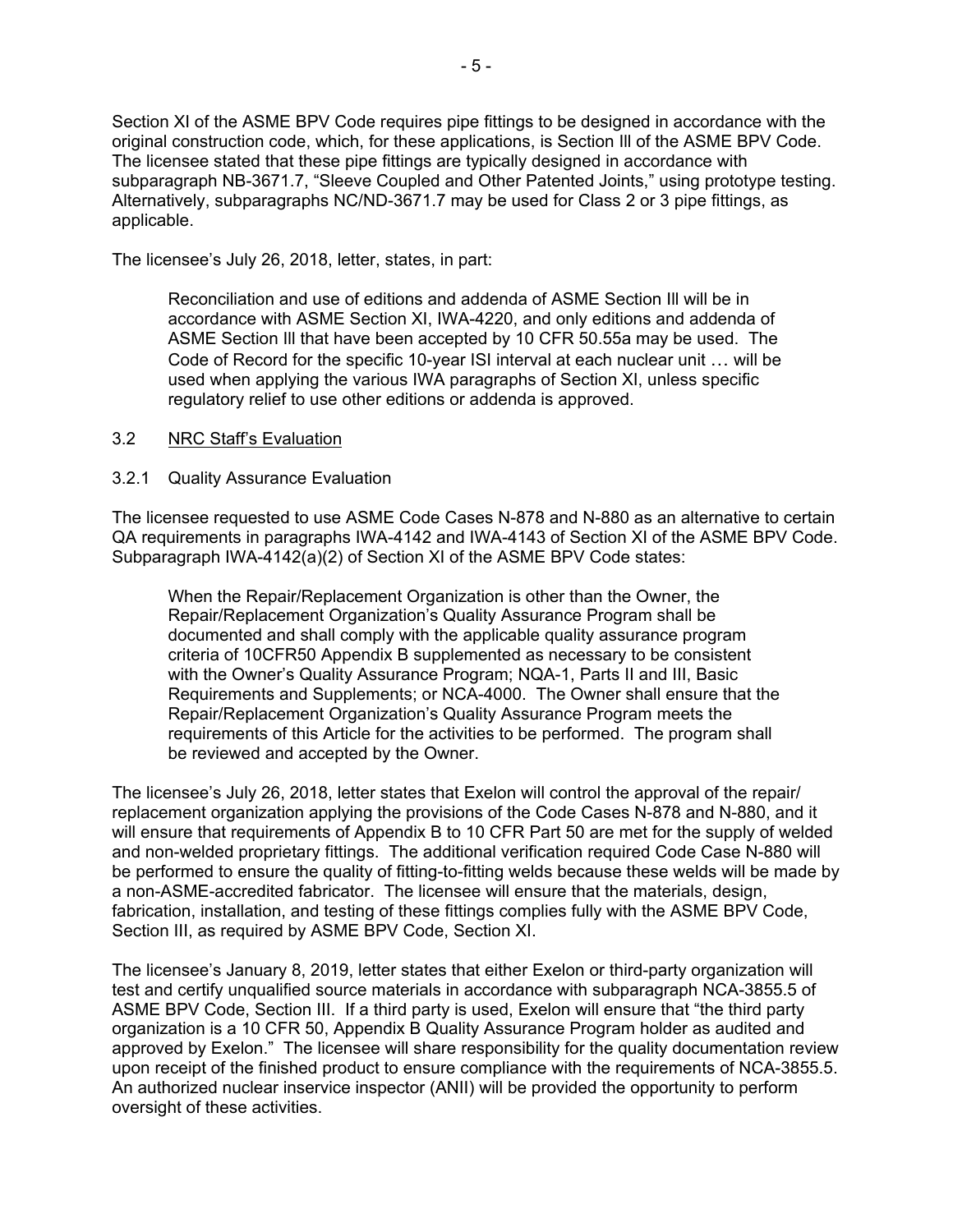The licensee's January 8, 2019, letter, states that all welding materials will be purchased from an ASME-accredited welding material manufacturer. The welding material will be certified to meet the requirements of Section II, Part C, and Section III, Articles NCA-3800/4200 and NB/NC/ND-2400, of the ASME BPV Code. The licensee stated that the welding materials will not be accepted by commercial grade dedication or other form of testing, such as subparagraph NCA-3855.5. Exelon or its contracted repair/replacement organization will perform or subcontract nondestructive examination (NDE) services required by ASME BPV Code, Section III. NDE personnel qualification will meet the requirements of Sections III and V of the ASME BPV Code. An ANII will be provided the opportunity to perform oversight of all welding and NDE activities.

The licensee's May 1, 2019, letter states, in part:

Exelon will be responsible for preparation and review of the design documentation for the use of the fittings. Exelon will either perform the piping system design applicable to use of the fittings or will commission a vendor qualified in accordance with 10 CFR 50, Appendix B to perform this design, in accordance with all applicable Section Ill design requirements, including those of NB/NC/ND-3671.7. The piping system designer will be responsible for verification and acceptance of applicable prototype qualification test results, in accordance with NB/NC/ND-3671.7, under a Quality Assurance Program complying with 10 CFR 50, Appendix B, Criterion Ill. The designer will be responsible for ensuring that prototype qualification test results comply with 10 CFR 50, Appendix B, Criterion XI. As required by Section XI, IWA-4170, the Authorized Nuclear lnservice Inspector will be given an opportunity to review the design activities, including verification of design documents, including prototype fitting test data, by reviewing the records at or before the time at which the piping systems containing the fittings are returned to service.

The NRC staff reviewed the licensee's application, as supplemented, for the proposed alternative to use Code Cases N-878 and N-880. The staff has reasonable assurance that the licensee will continue to comply with Appendix B to 10 CFR Part 50 and meet the requirements of subparagraphs NB/NC/ND-3671.7 of the ASME BPV Code, Section III, because either the licensee or a repair/replacement organization with an Appendix B QA program (audited and approved by the licensee) will be used to implement the proposed alternative. Welding materials for fittings will be procured from an approved ASME-accredited material organization, which will ensure compliance with the applicable requirements of ASME BPV Code, Section II. The performance of NDE services by qualified NDE personnel will ensure compliance with the applicable requirements of the ASME BPV Code, Section III, for welded fittings fabricated offsite. The allowance for ANII oversite as it relates to these activities provides assurance that the requirements of Section XI of the ASME BPV Code will be met. Therefore, the staff concludes that the requirements in ASME BPV Code, Section III, for the design, procurement, fabrication, testing, inspection, and installation of nonstandard, proprietary, welded or non-welded pipe fittings will be met under the proposed alternative.

#### 3.2.2 Pipe Fitting Materials Evaluation

The NRC staff reviewed the application as it relates to the performance of the materials used in the nonstandard, non-welded, and welded proprietary pipe fittings up to NPS 2 for ASME BPV Code, Section III, piping systems.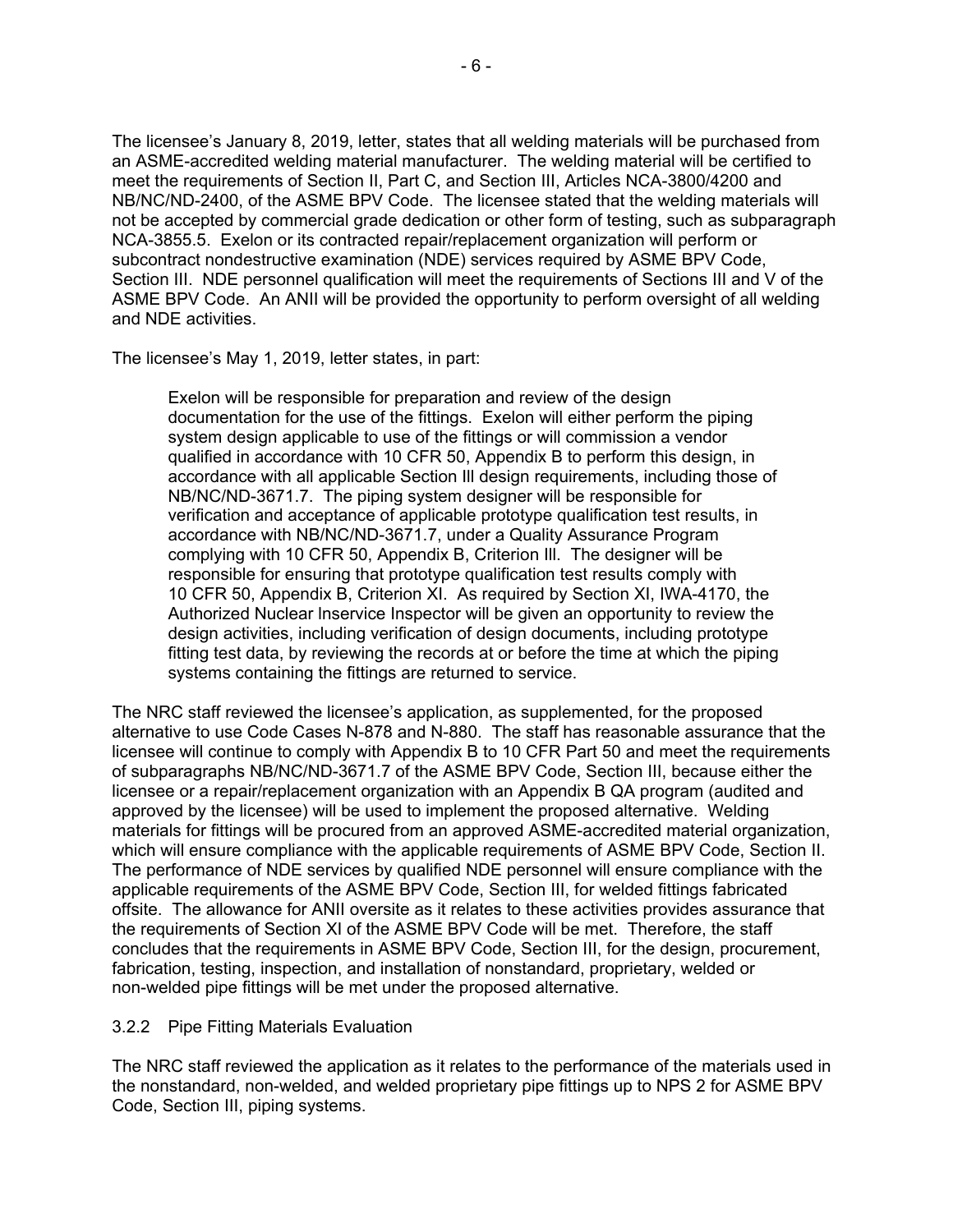Code Case N-878 allows the licensee to subcontract the activities required by subparagraphs IWA-4142.1(b)(4) or (5) of the ASME BPV Code, Section XI, to a repair/replacement organization approved by Exelon. These activities include testing and certification of unqualified source material for non-welded pipe fittings of NPS 2 and smaller size. This code case does not affect the ASME BPV Code requirements related to the materials used for the non-welded fitting. Code Case N-880 applies to nonstandard welded fittings of NPS 2 and smaller and requires that the materials, including welding materials, used for these fittings to meet the requirements in Articles NB/NC/ND-2000 of the ASME BPV Code, Section III, except for NB/NC/ND-2610.

The NRC staff considered the ASME BPV Code requirements for the materials, design, fabrication, mechanical testing, and non-destructive examination of the pipe fittings. These attributes must work in concert to facilitate the production of a robust fitting with sound mechanical properties. The staff determined that the pipe fittings will be designed, fabricated, and inspected in accordance with all the requirements in Articles NB/NC/ND-2000 (material), NB/NC/ND-3000 (design), NB/NC/ND-4000 (fabrication and installation), and NB/NC/ND-5000 (examinations) of ASME BPV Code, Section III. In addition, the base materials and welding materials will be procured in accordance with the requirements of Part A, "Ferrous Material Specifications," and Part D, "Specifications for Welding Rods, Electrodes, and Filler Materials," of the ASME BPV Code, Section II. The licensee's January 8, 2019, letter, states that either Exelon or third-party organization will test and certify unqualified source materials used for the pipe fittings in accordance with subparagraph NCA-3855.5 of ASME BPV Code, Section III.

Based on the above, the NRC staff concludes that with the proposed alternative the licensee will continue to comply with all the requirements in the ASME BPV Code, Section III, for the installation of the nonstandard, proprietary, welded or non-welded pipe fittings. Compliance with the ASME BPV Code, Section III, requirements ensures that the subject fittings will maintain their structural integrity under all operating conditions.

### 3.2.3 Duration of Proposed Alternative

In the July 26, 2018, letter, the licensee requested to use the proposed alternative for the remainder of the current 10-year ISI interval, as specified in Section 2 of the letter, and "for the remainder of the plant's life."

The regulations in 10 CFR 50.55a(z) allow the NRC staff to authorize alternatives to the requirements in paragraphs (b) through (h) of 10 CFR 50.55a. This regulation does not allow the staff to approve alternatives to requirements not currently in these paragraphs. The staff does not generally approve alternatives to 10 CFR 50.55a and the ASME Code beyond the current inservice inspection or testing intervals, unless specific circumstances would justify a longer interval. The staff has approved alternatives for the next inservice inspection or testing interval when it is near the end of the current interval and the applicable requirements for the next interval are known. For example, 10 CFR 50.55a(g)(4)(ii) requires, in part, that for subsequent ISI intervals the licensee use the latest edition and addenda of the ASME BPV Code incorporated by reference in 10 CFR 50.55a(a) 12 months prior to the start of the 10-year ISI interval.

The licensee's June 4, 2019, letter provided a revised request which limited the duration of the proposed alternative to the remainder of the current 10-year ISI interval and the duration of the next 10-year ISI interval, as specified in SE Section 3.1.2. Specifically, the licensee requested to use the proposed alternative for the remainder of the current 10-year ISI intervals at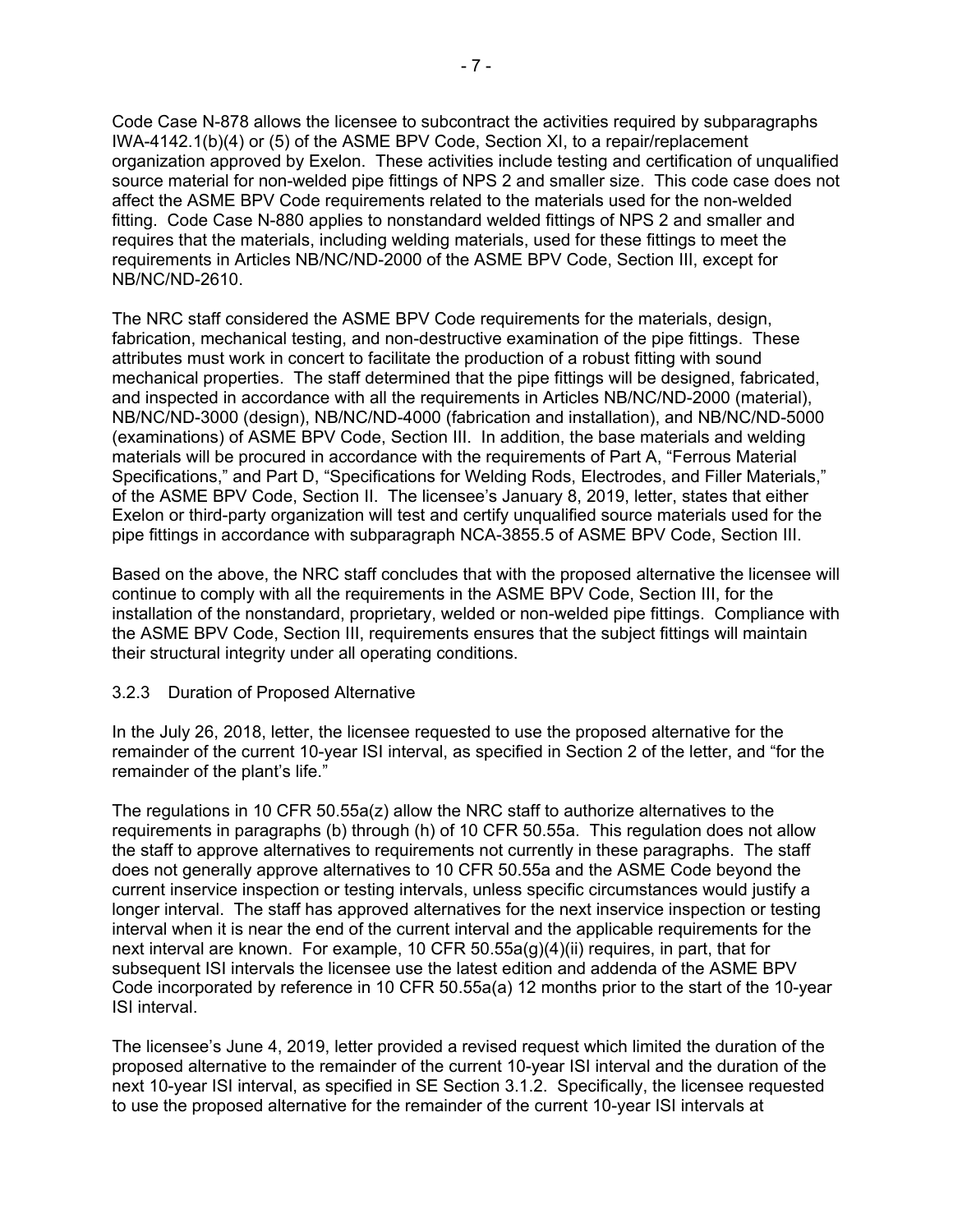Braidwood, Byron, Calvert Cliffs, Clinton, Dresden, FitzPatrick, LaSalle, Limerick, NMP Unit 2, Peach Bottom, Quad Cities, and Ginna. In addition, the licensee requested to use the proposed alternative for the duration of the next 10-year ISI intervals at Clinton (starting on July 1, 2020), NMP Unit 1 (starting on August 23, 2019), and Ginna (starting on January 1, 2020). As the start of the next interval for these plants is within 12 months of the authorization of this alternative, the applicable edition and addenda of the ASME BPV Code are known. The NRC staff determined that the revised duration of the request is acceptable because the applicable edition and addenda of the ASME BPV Code for each facility have been incorporated into 10 CFR 50.55a(a).

### 4.0 CONCLUSION

As set forth above, the NRC staff determined that the licensee's proposed alternative to use ASME Code Cases N-878 and N-880 in lieu of the specified ASME BPV Code requirements in paragraphs IWA-4142 and IWA-4143 provides an acceptable level of quality and safety. Accordingly, the staff concludes that the licensee has adequately addressed the regulatory requirements set forth in 10 CFR 50.55a(z)(1). Therefore, the NRC staff authorizes the licensee to use the proposed alternative described in its application, as supplemented, at Braidwood, Byron, Calvert Cliffs, Clinton, Dresden, FitzPatrick, LaSalle, Limerick, NMP, Peach Bottom, Quad Cities, and Ginna. This authorization is for the remainder of the current 10-year ISI intervals at Braidwood Units 1 and 2, Byron Unit Nos. 1 and 2, Calvert Cliffs Units 1 and 2, Clinton, Dresden Units 2 and 3, FitzPatrick, LaSalle Units 1 and 2, Limerick Units 1 and 2, NMP Unit 2, Peach Bottom Units 2 and 3, Quad Cities Units 1 and 2, and Ginna, as specified in the licensee's June 4, 2019, letter. In addition, this authorization is for the duration of the fourth 10-year ISI interval at Clinton, the fifth 10-year ISI interval at NMP Unit 1, and the sixth 10-year ISI interval at Ginna, as specified in the licensee's June 4, 2019, letter.

The NRC approval of this alternative does not imply or infer the NRC approval of ASME Code Cases N-878 or N-880 for generic use. All other ASME Code requirements for which relief was not been specifically requested and approved remain applicable, including third-party review by the ANII.

Principal Contributors: G. Cheruvenki, NRR R. Patel, NRR

Date of issuance: July 18, 2019